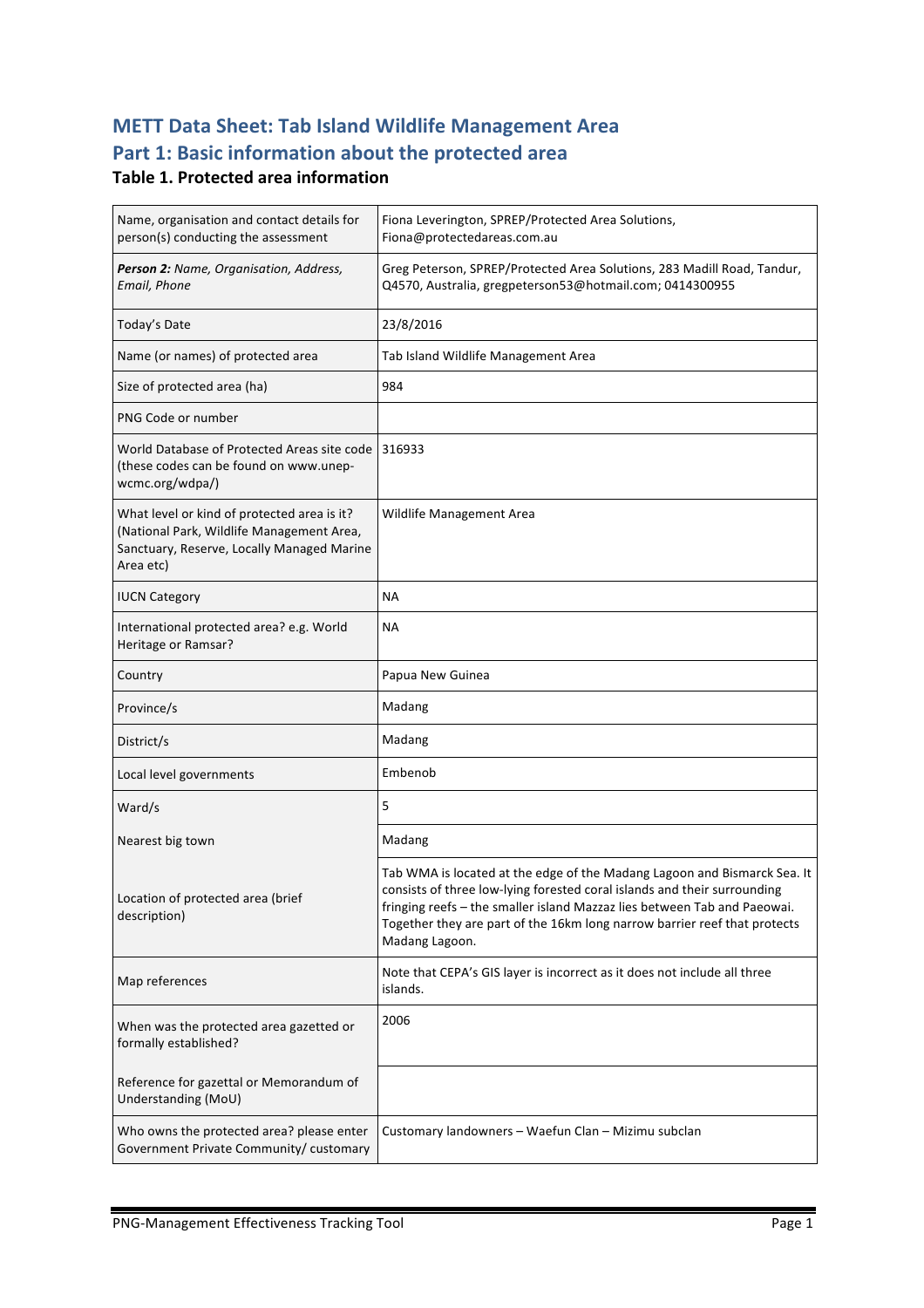| landowners, private, Other (name) and<br>include Clan name(s)                                                                                                                                                              |                                                                                                                                                                                                                                                                                                                                                                                                                                                                     |
|----------------------------------------------------------------------------------------------------------------------------------------------------------------------------------------------------------------------------|---------------------------------------------------------------------------------------------------------------------------------------------------------------------------------------------------------------------------------------------------------------------------------------------------------------------------------------------------------------------------------------------------------------------------------------------------------------------|
| Number of households living in the<br>protected area                                                                                                                                                                       | None on Tab island - people live on Mazzaz and Paeowai Islands 50<br>households.                                                                                                                                                                                                                                                                                                                                                                                    |
| Population size within the protected area                                                                                                                                                                                  | 130-150 migrants - only one person from the clan that owns the area lives<br>in the WMA. The others are illegal settlers. The clan has asked the<br>provincial government to remove them.                                                                                                                                                                                                                                                                           |
| Who manages the protected area? (e.g.<br>please enter government, customary<br>landowners [add clan names] management<br>committee [how many and what gender])                                                             | Customary landowners - Waefun Clan - Mizimu subclan; Tab WMA<br>Management Committee (4 men, 2 women).                                                                                                                                                                                                                                                                                                                                                              |
| Total number of staff (this means anyone<br>working on the protected area in paid jobs -<br>whether NGOs, community, rangers or<br>customary landowners                                                                    | 0                                                                                                                                                                                                                                                                                                                                                                                                                                                                   |
| Temporary paid workers   0                                                                                                                                                                                                 |                                                                                                                                                                                                                                                                                                                                                                                                                                                                     |
| Permanent paid workers   0                                                                                                                                                                                                 |                                                                                                                                                                                                                                                                                                                                                                                                                                                                     |
| Annual budget (US\$) - excluding staff salary<br>costs                                                                                                                                                                     | 0                                                                                                                                                                                                                                                                                                                                                                                                                                                                   |
| Operational (recurrent) funds                                                                                                                                                                                              | 0                                                                                                                                                                                                                                                                                                                                                                                                                                                                   |
| Project or special funds                                                                                                                                                                                                   | WWF was providing some funds and is now participating in training etc.                                                                                                                                                                                                                                                                                                                                                                                              |
| Reason for park establishment                                                                                                                                                                                              | 'My father was a fisherman; he went to the island to get fish and my<br>mother sold them in the market. My father told me to protect the island, so<br>we approached Aaron Jenkins from WWF to protect it. There are spiritual<br>areas with spirits. It is a friendly spirit who knows the people. Tab Island is<br>everything to us, so we must protect it. Tourists are coming to see the eel<br>gardens and barracuda - it is a 'one stop shop' for all divers. |
| What are the main values for which the area<br>is designated (Fill this out after data sheet 2)                                                                                                                            | High diversity of fish and other marine life; high coral cover; island with<br>sacred sites, lizards and megapodes.                                                                                                                                                                                                                                                                                                                                                 |
| List the primary protected area management   Look after the island and reefs.<br>objectives (add lines if needed after the<br>most important objectives):<br>Management objective 1                                        |                                                                                                                                                                                                                                                                                                                                                                                                                                                                     |
| Management objective 2                                                                                                                                                                                                     | Protect the cultural traditional values.                                                                                                                                                                                                                                                                                                                                                                                                                            |
| Management objective 3                                                                                                                                                                                                     |                                                                                                                                                                                                                                                                                                                                                                                                                                                                     |
| Number of people involved in answering the<br>assessment questions                                                                                                                                                         | 4                                                                                                                                                                                                                                                                                                                                                                                                                                                                   |
| Name/organisation/contact details of<br>people participating the assessment (Please<br>do not insert return/enter or dot points)                                                                                           | Tamlong Tabb, Chairman, Tab WMA, PO Box 1058, Madang, 72718436;<br>Paul Zabe, Secretary Tab WMA, 72988845; Gulid Tabb, member Tab WMA;<br>Tom Tabb, Tab WMA.                                                                                                                                                                                                                                                                                                        |
| Customary landowners/other community;<br>CEPA, Other national government agency;<br>Provincial govt; local level govt; Protected<br>area staff (anyone working on the protected<br>area in paid jobs; NGO; Donors;; Others | <b>Customary landowners</b>                                                                                                                                                                                                                                                                                                                                                                                                                                         |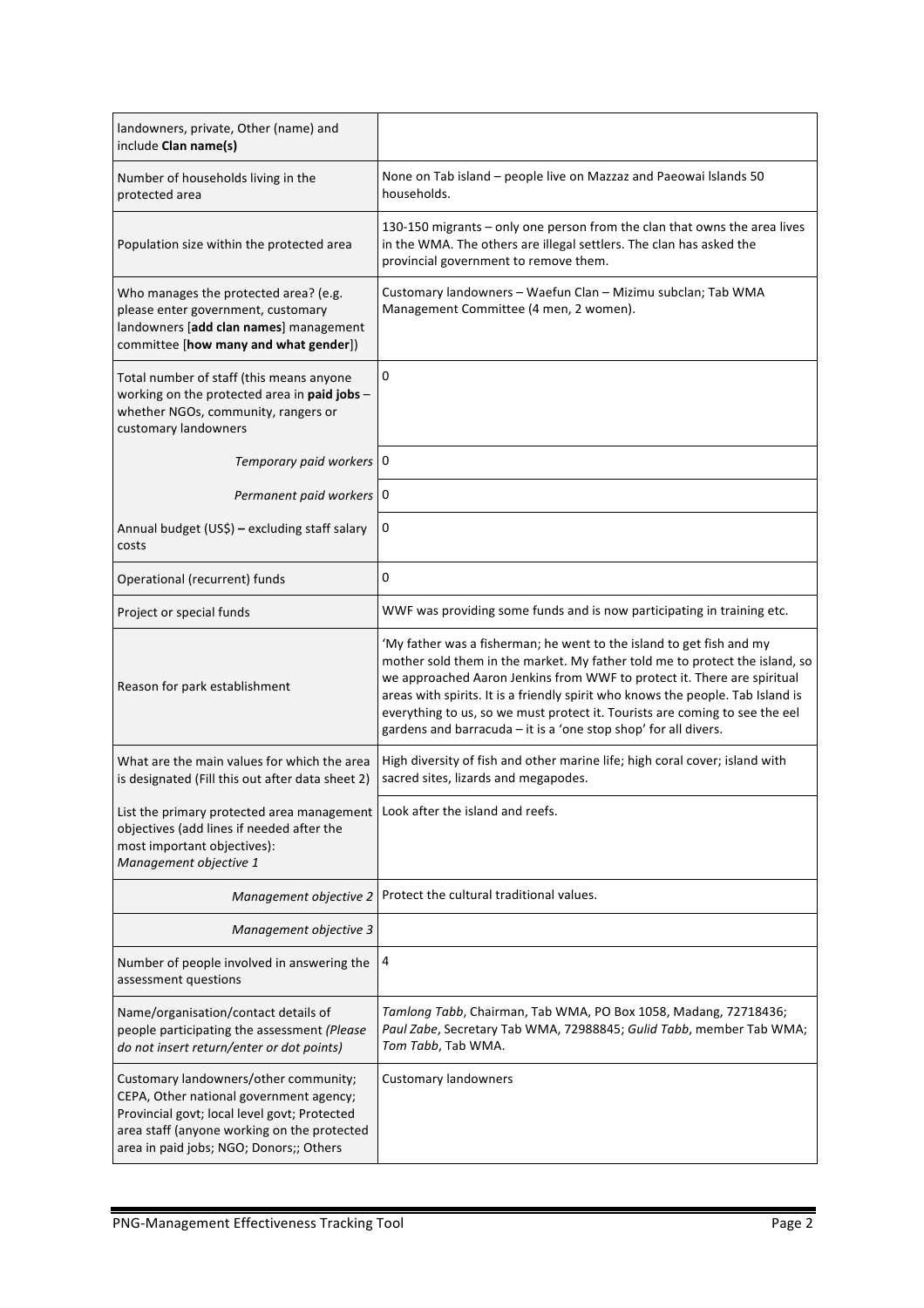Please note if assessment was carried out in association with a particular project, on behalf of an organisation or donor.

SPREP through the PNG Protected Area Assessment Project, which is a component of the GEF Community-based Forest and Coastal Conservation and Resource Management Project in PNG.

### Part 2: What makes this protected area special and important?

The WMA is a very special place of great natural beauty with animal and fish species found nowhere else. We look after whatever resources are in the islands. Each island is unique and has different species. Tab Island has lizards - special lizards that our ancestors have been using – its skin is used to make the hand drums (kundu). There is also a crab with the face of a man. Tab Island has a very special reef area – a place where the Masalai Spirit is living. There is an inlet and when the waves hit the solid rock it blows the hair of the spirit. The spirit has his fish there and any human beings floating on the surface can be taken by the spirit. It is a secret site, where talking to the spirit can be used to kill enemies. There are very good dive sites, which have all the best elements in one place. There is a magic underwater fire tree that moves around to the sea in the night time. There is an eel garden and you can see many different coloured eels. We need to look after the resource or people will come and destroy it. The island has a pandanus forest and the underwater marine area contains fish endemic to Tab. Our duty to look after the island that has been passed down from father to son.

| Table 2. Key values of the protected area |  |  |  |
|-------------------------------------------|--|--|--|
|-------------------------------------------|--|--|--|

| No.          | <b>Key values</b>                                 | <b>Brief description</b>                                                                                                                                                                                                                                                                                                                                                                                                                                | <b>Note if endangered</b><br>species or<br>ecosystem (IUCN) |
|--------------|---------------------------------------------------|---------------------------------------------------------------------------------------------------------------------------------------------------------------------------------------------------------------------------------------------------------------------------------------------------------------------------------------------------------------------------------------------------------------------------------------------------------|-------------------------------------------------------------|
| $\mathbf{1}$ | Fish - the diversity of fish<br>must be protected | Fish are most important. Coral reef fish depend on<br>reefs. In protecting fish, the food chain is looked after.<br>It is a spawning area for fish which supplies fish for<br>local consumption. The Northern New Guinea<br>undercurrent passes along the edge of the island.<br>Jenkins identified that the biodiversity of the reef fish<br>fauna within Tab WMA is of very high global, national<br>and local importance, with 513 species recorded. |                                                             |
| 2            | Coral reef (see schematic<br>below)               | Tab island's seaward side has shallow fringing reefs<br>that contain some of the highest live coral cover (30%)<br>with eel gardens (Jenkins). There is an abrupt drop off<br>at the seaward edge (Jebb et al. 1995). The inner side<br>of the patch reefs and lagoon islands have accreting<br>faces and may develop Acropora thickets or large<br>Porites coral heads in stable areas.                                                                |                                                             |
| 3            | Island fauna                                      | Include wildfowl (megapodes), big brown monitor<br>lizards (skins are used for kundu drums).                                                                                                                                                                                                                                                                                                                                                            |                                                             |
| 4            | Pandanus forest                                   | Found mainly on Tab Island, although some trees have<br>been cut for timber.                                                                                                                                                                                                                                                                                                                                                                            |                                                             |
| 5            | Abundance of dolphins                             | Always present on the reef where there are many fish.                                                                                                                                                                                                                                                                                                                                                                                                   |                                                             |
| 6            | Cultural values, stories and<br>understanding     | Most important (see above).                                                                                                                                                                                                                                                                                                                                                                                                                             |                                                             |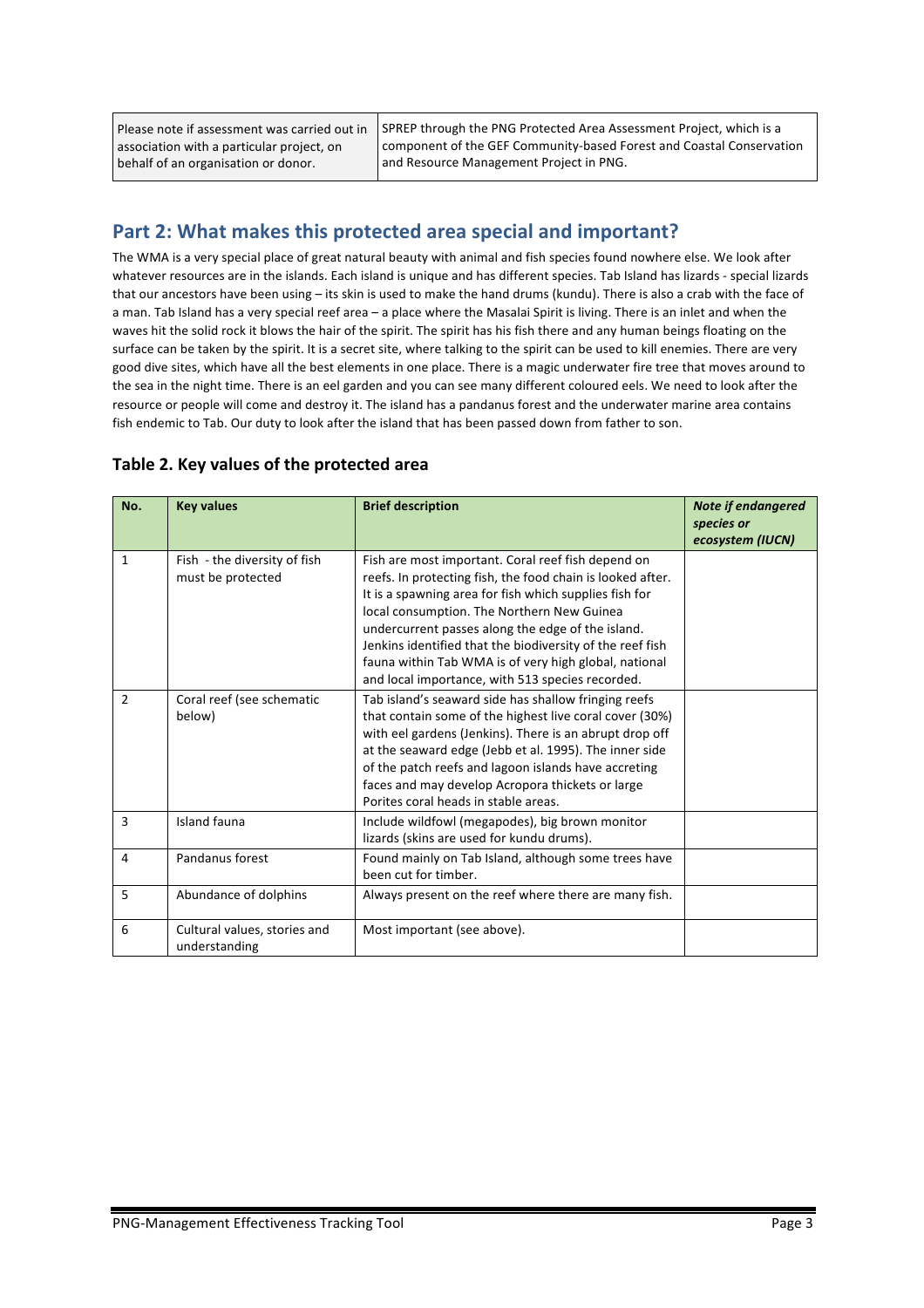

Schematic of the reef and island features of Tab, Mazzaz and Paeowi islands (view looking north, with seaward edge to the right) (Jeb et al. 1995).

## Table 3. Checklist of values/benefits

Not important 0; Important 1; Very important 2; Don't know DK

|    | How important is the protected area for each<br>of the listed values/benefits?                                                               | <b>Score</b><br>(0,1,2, DK) | <b>Comment</b>                                                                                                                                                                                                                                                                 |
|----|----------------------------------------------------------------------------------------------------------------------------------------------|-----------------------------|--------------------------------------------------------------------------------------------------------------------------------------------------------------------------------------------------------------------------------------------------------------------------------|
| 1. | Biodiversity - the presence of many<br>different kinds of plants, animals and<br>ecosystems                                                  | 2                           | 22% of the world's fish species are reported to be found<br>in Tab WMA. However, there has been no recent fish<br>monitoring. It is an important fish breeding area (Benson<br>$2012$ ).                                                                                       |
|    | 2. Presence of rare, threatened, or<br>endangered species (plants and animals)                                                               | $\overline{2}$              | Jenkins identified two resident endemic fish (blackstripe<br>blenny and whitespot damselfish) and two endangered<br>fish (humphead wrasse and giant grouper). There are<br>two species of giant clam and the reefs are the feeding<br>grounds for green and hawksbill turtles. |
|    | 3. Ecosystems (e.g. wetlands, grasslands,<br>coral reefs etc) that are rare because they<br>have been cleared or destroyed in other<br>areas | $\overline{2}$              | Pandanus forest on Tab Island; and important coral reef<br>ecosystems. The inner lagoon is connected to open<br>ocean by sloping channels between the three islands and<br>there is diverse coral reefs and marine life (Jenkins<br>$2005$ ).                                  |
|    | 4. Protecting clean, fresh water                                                                                                             | $\mathbf{1}$                | Water is underground and has to be kept clean as it is<br>needed by the people.                                                                                                                                                                                                |
|    | 5. Sustaining important species in big enough<br>numbers that they are able to survive here                                                  | $\overline{2}$              |                                                                                                                                                                                                                                                                                |
|    | 6. Providing a source of employment for local<br>communities now                                                                             | $\pmb{0}$                   | When the WMA was first gazetted, the people were lead<br>to believe that the WMA would provide employment,<br>but there is still no employment.                                                                                                                                |
| 7. | Providing resources for local subsistence<br>(food, building materials, medicines etc.)                                                      | $\overline{2}$              | Important for a range of marine resources (e.g. fish,<br>clam shells, octopus) and timber (for building material),<br>and lizard skins to make hand drums.                                                                                                                     |
|    | 8. Providing community development<br>opportunities through sustainable<br>resource use                                                      | $\overline{2}$              | Resources are used for subsistence purposes, with a<br>small amount for sale for personal benefit.                                                                                                                                                                             |
|    | 9. Religious or spiritual significance (e.g.<br>tambu places)                                                                                | $\overline{2}$              | As above.                                                                                                                                                                                                                                                                      |
|    | 10. Plant species of high social, cultural, or<br>economic importance                                                                        | $\overline{2}$              | Pandanus is important.                                                                                                                                                                                                                                                         |
|    | 11. Animal species of high social, cultural, or<br>economic importance                                                                       | $\overline{2}$              | Monitor lizard, wildfowl, crabs, fish                                                                                                                                                                                                                                          |
|    | 12. Attractive scenery                                                                                                                       | $\overline{2}$              | There are white sandy beaches on the lagoon side of the<br>islands. There are beautiful views from the islands and<br>from the lagoon to the islands.                                                                                                                          |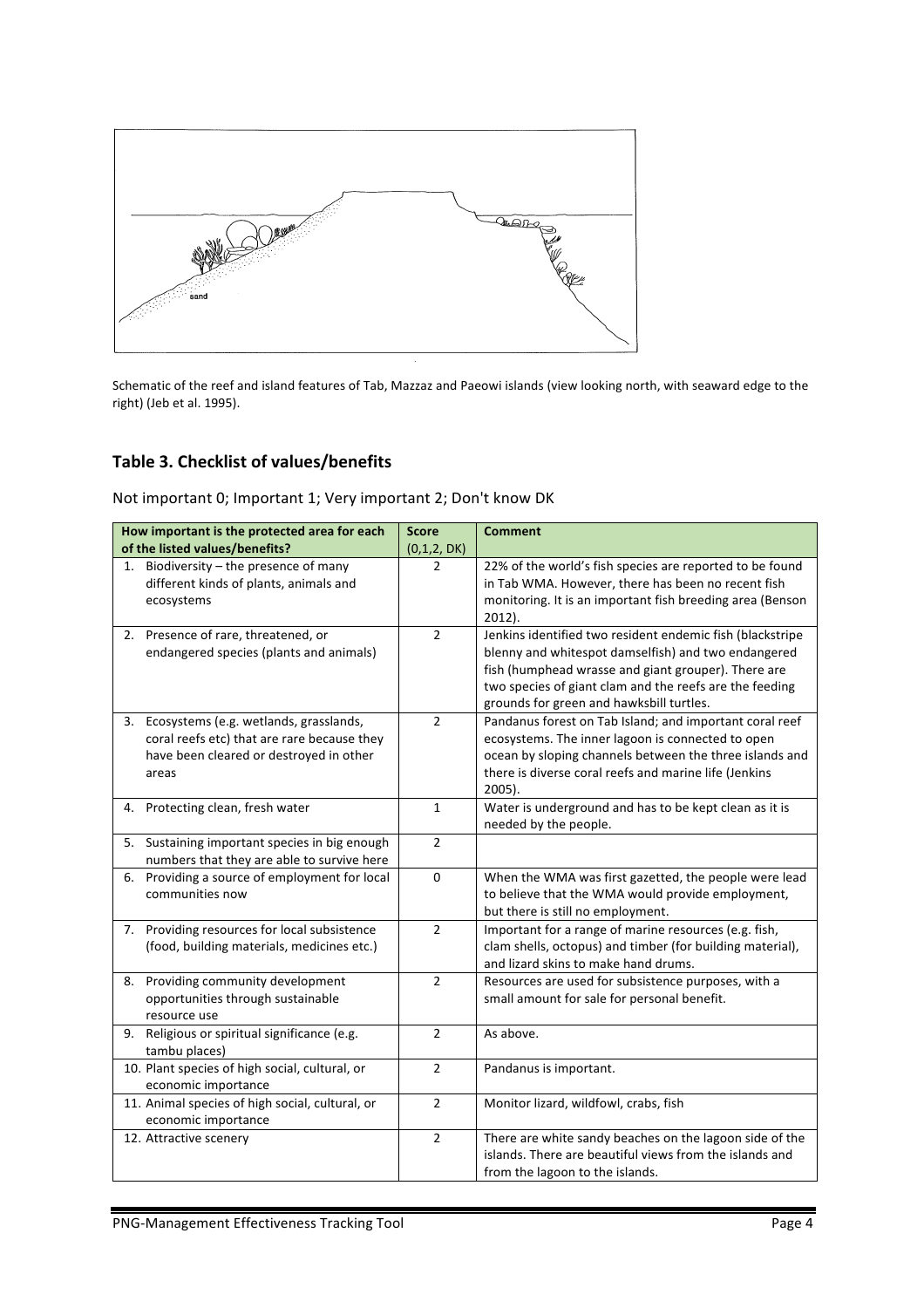| 13. Tourism now                                                                                         | 2 | Many people come to the islands for recreational<br>purposes, but little or no income is returned to the<br>community.                                                                                                                      |
|---------------------------------------------------------------------------------------------------------|---|---------------------------------------------------------------------------------------------------------------------------------------------------------------------------------------------------------------------------------------------|
| 14. Potential value for tourism in the future                                                           | 2 | There is high level interest to begin sustainable tourism<br>that provides equitable benefits to the customary<br>landowners.                                                                                                               |
| 15. Educational and/or scientific value                                                                 | 2 | High biodiversity values and the presence of rare and<br>threatened species provide important values for<br>educational and scientific purposes. Some research was<br>undertaken in the past, but there has been little recent<br>research. |
| 16. Maintaining culture and tradition on<br>customary land and passing this on to<br>future generations | 2 | Refer above.                                                                                                                                                                                                                                |

## Part 3: What are the threats to the protected area?

#### **Table 4: Threats to the protected area**

- **H High** significance threats are seriously degrading values. This means they are badly damaging some value –it might be a kind of animal or plant, or your traditional gardens
- **M Medium** threats are having some negative impact they are damaging values but not so badly
- **L Low** threats are present but not seriously damaging values
- **0 N/A** where the threat is not present in the protected area or where something is happening but is not threatening the values at all

| <b>Threat type</b>                   | <b>Score</b> | <b>Notes</b>                                                                                                                                 |
|--------------------------------------|--------------|----------------------------------------------------------------------------------------------------------------------------------------------|
|                                      | (H,M,L,0)    |                                                                                                                                              |
| 1.1 Housing and settlement           | н            | Migrants are settling illegally on the islands of Mazzaz and                                                                                 |
|                                      |              | Paeowai. There is the threat of increasing illegal settlement putting<br>pressure on the marine resources and island resources (e.g. cutting |
|                                      |              | trees).                                                                                                                                      |
| 1.1a Population increase in the      | H            | There is a high average annual population growth rate and                                                                                    |
| protected area community             |              | additional growth as a result of migration. This put pressures on                                                                            |
|                                      |              | the land and sea resources.                                                                                                                  |
| 1.2 Commercial and industrial areas  | н            | If the Pacific Marine Industrial Zone (PMIZ) comes it will impact                                                                            |
|                                      |              | significantly on the WMA ('it will kill the WMA'). The PMIZ will be                                                                          |
|                                      |              | built within the northern part of the Madang Lagoon (construction                                                                            |
|                                      |              | of a bridge has already begun) and this will be followed by up to 10                                                                         |
|                                      |              | new canneries. This will have impacts on water quality, reefs, and                                                                           |
|                                      |              | air pollution.                                                                                                                               |
| 1.3 Tourism and recreation           | L            |                                                                                                                                              |
| infrastructure                       |              |                                                                                                                                              |
| 2.1 Customary land owner and         | H            | Settlers are clearing bush and planting gardens on the islands.                                                                              |
| community gardens and small crops    |              |                                                                                                                                              |
| 2.1a Drug cultivation                | $\pmb{0}$    |                                                                                                                                              |
| 2.1b Commercial plantations          | 0            |                                                                                                                                              |
| 2.2 Wood and pulp plantations        | 0            |                                                                                                                                              |
| 2.3 Livestock farming and grazing    | 0            |                                                                                                                                              |
| 2.4 Marine and freshwater            | $\Omega$     |                                                                                                                                              |
| aquaculture                          |              |                                                                                                                                              |
| 3.1 Oil and gas drilling             | L            | There is none in Madang now, but this may come in the future and                                                                             |
|                                      |              | it will be a threat.                                                                                                                         |
| 3.2 Mining and quarrying             | L            | Currently there is no underwater mining, but there is potential for                                                                          |
|                                      |              | this to come into the area.                                                                                                                  |
| 3.3 Energy generation                | 0            |                                                                                                                                              |
| 4.1 Roads and railroads (include     | 0            |                                                                                                                                              |
| road-killed animals)                 |              |                                                                                                                                              |
| 4.2 Utility and service lines (e.g.  | $\mathbf 0$  |                                                                                                                                              |
| electricity cables, telephone lines) |              |                                                                                                                                              |
| 4.3 Shipping lanes                   | H            | The PMIZ will result in increased shipping in the lagoon. There may                                                                          |
|                                      |              | be big ocean liners and this will cause problems with waste and                                                                              |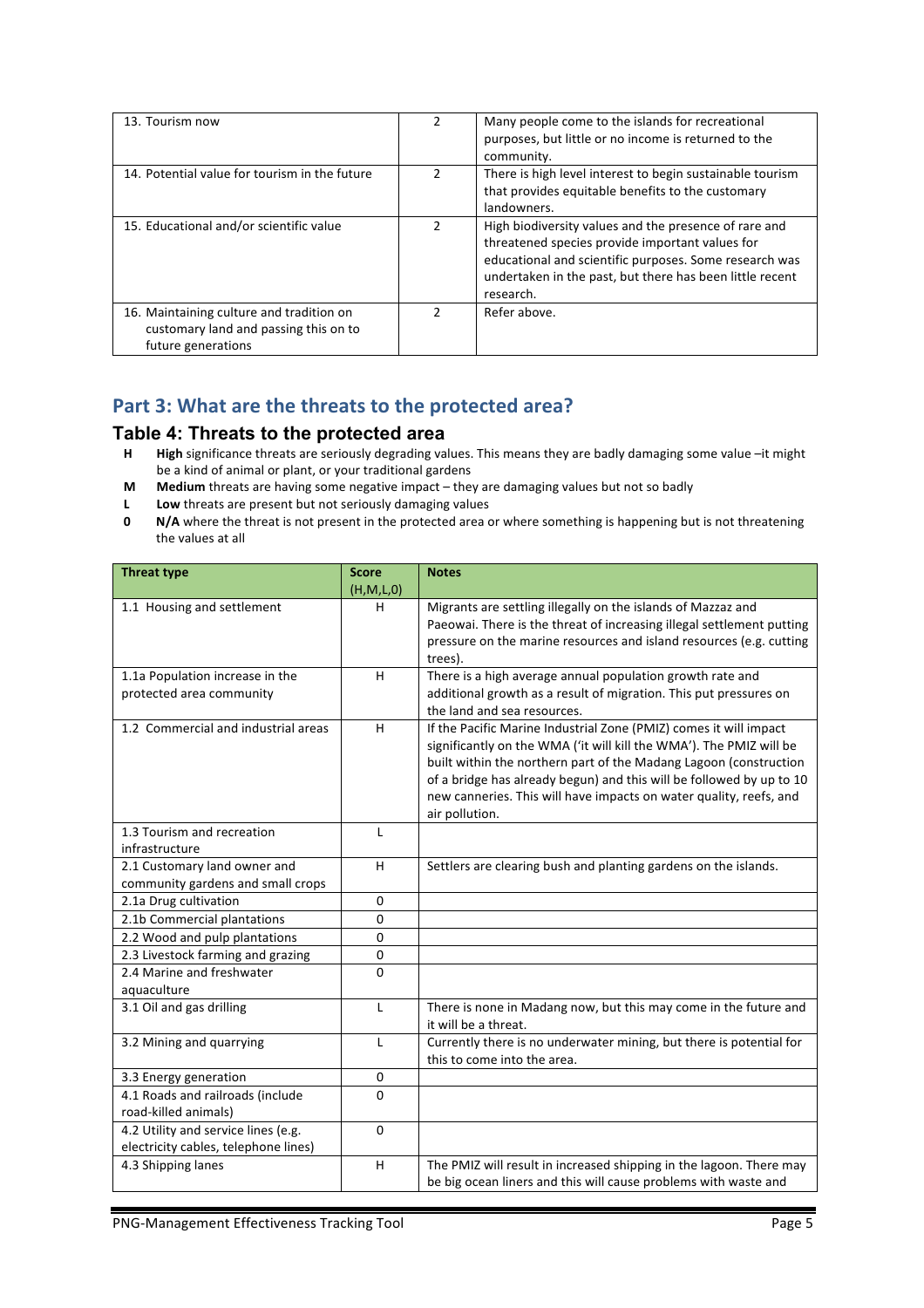| <b>Threat type</b>                                                  | <b>Score</b> | <b>Notes</b>                                                                                                                           |
|---------------------------------------------------------------------|--------------|----------------------------------------------------------------------------------------------------------------------------------------|
|                                                                     | (H,M,L,0)    |                                                                                                                                        |
|                                                                     |              | damage to the reef. Anchoring from large and small boats may be<br>a problem.                                                          |
| 4.4 Flight paths                                                    | L            | We are very close to the airport, and there is a testing ground for                                                                    |
|                                                                     |              | small planes etc. There is potential for an air crash and fuel dumps                                                                   |
|                                                                     |              | within the WMA.                                                                                                                        |
| 5.1 Hunting, killing and collecting                                 | H            | This is mainly undertaken by the illegal settlers.                                                                                     |
| terrestrial animals (including killing<br>of animals as a result of |              |                                                                                                                                        |
| human/wildlife conflict)                                            |              |                                                                                                                                        |
| 5.2 Gathering terrestrial plants or                                 | M            | Pandanus is taken for flooring and trees have been removed from                                                                        |
| plant products (non-timber)                                         |              | all islands.                                                                                                                           |
| 5.3a Logging and wood harvesting                                    | M            | Timber has a traditional use for firewood and is also taken by other                                                                   |
| for local/customary use                                             |              | islanders. There is evidence of recent cutting of big trees in Tab.                                                                    |
|                                                                     |              | The stumps indicated that the trees appeared to be the last big                                                                        |
|                                                                     |              | trees on the island.                                                                                                                   |
| 5.3b Logging and wood harvesting -                                  | $\mathbf 0$  |                                                                                                                                        |
| commercial logging<br>5.4a Fishing, killing and harvesting          | н            | This is believed to be largely the result of taking by the settlers.                                                                   |
| aquatic resources for                                               |              | (Note: when the assessors were snorkelling on Tab Island there                                                                         |
| local/customary use                                                 |              | was no evidence of any big fish or molluscs). In the beginning of                                                                      |
|                                                                     |              | the WMA there was a campaign to stop the use of dynamite and                                                                           |
|                                                                     |              | poison rope. However, recently the workshop participants saw a                                                                         |
|                                                                     |              | woman using the poison rope. Poachers can use all kinds of fishing                                                                     |
|                                                                     |              | methods and it is difficult to stop them. Jenkins et al. (2005)                                                                        |
|                                                                     |              | monitored fish numbers in the early 2000s and noted that fish                                                                          |
|                                                                     |              | numbers had not increased following protection. Tab is also not<br>visible from Siar Village and this makes enforcement difficult. The |
|                                                                     |              | coastal communities depend on fishing for their livelihoods.                                                                           |
| 5.4b Fishing, killing and harvesting                                | H            | There are impacts from both local fishing and the use of big nets                                                                      |
| aquatic resources for commercial                                    |              | from the Tuna company, with boats coming close to the island.                                                                          |
| use                                                                 |              |                                                                                                                                        |
| 6.1 Recreational activities and                                     | M            | Many tourists come to the islands, especially Tab. The divers are                                                                      |
| tourism                                                             |              | usually organised and they have moorings. However, there was<br>evidence of damage to the coral reefs adjacent to the sandy beach      |
|                                                                     |              | on Tab Island, where boats pull up. However, it is difficult to know                                                                   |
|                                                                     |              | whether this was from recreational or local subsistence use.                                                                           |
| 6.2 War, civil unrest and military                                  | $\pmb{0}$    |                                                                                                                                        |
| exercises                                                           |              |                                                                                                                                        |
| 6.3 Research, education and other                                   | L            |                                                                                                                                        |
| work-related activities in protected<br>areas                       |              |                                                                                                                                        |
| 6.4 Activities of protected area                                    | 0            |                                                                                                                                        |
| managers (e.g. construction or                                      |              |                                                                                                                                        |
| vehicle use)                                                        |              |                                                                                                                                        |
| 6.5 Deliberate vandalism, destructive                               | н            | "Anything left on the island will be stolen".                                                                                          |
| activities or threats to protected                                  |              |                                                                                                                                        |
| area staff and visitors<br>7.1 Fire and fire suppression            | 0            |                                                                                                                                        |
| (including arson)                                                   |              |                                                                                                                                        |
| 7.2 Dams, hydrological modification                                 | $\mathbf 0$  |                                                                                                                                        |
| and water management/use                                            |              |                                                                                                                                        |
| 7.3a Increased fragmentation within                                 | 0            |                                                                                                                                        |
| protected area                                                      |              |                                                                                                                                        |
| 7.3b Isolation from other natural                                   | 0            |                                                                                                                                        |
| habitat (e.g. deforestation)<br>7.3c Other 'edge effects' on park   | H            | Ballast water from big ships will affect the marine ecosystem and                                                                      |
| values                                                              |              | there are other impacts from the tuna cannery.                                                                                         |
| 7.3d Loss of keystone species (e.g.                                 | Г            | The loss of keystone species is not known as there have been no                                                                        |
| top predators, pollinators etc.)                                    |              | recent surveys. However, fish that were seen by one of the                                                                             |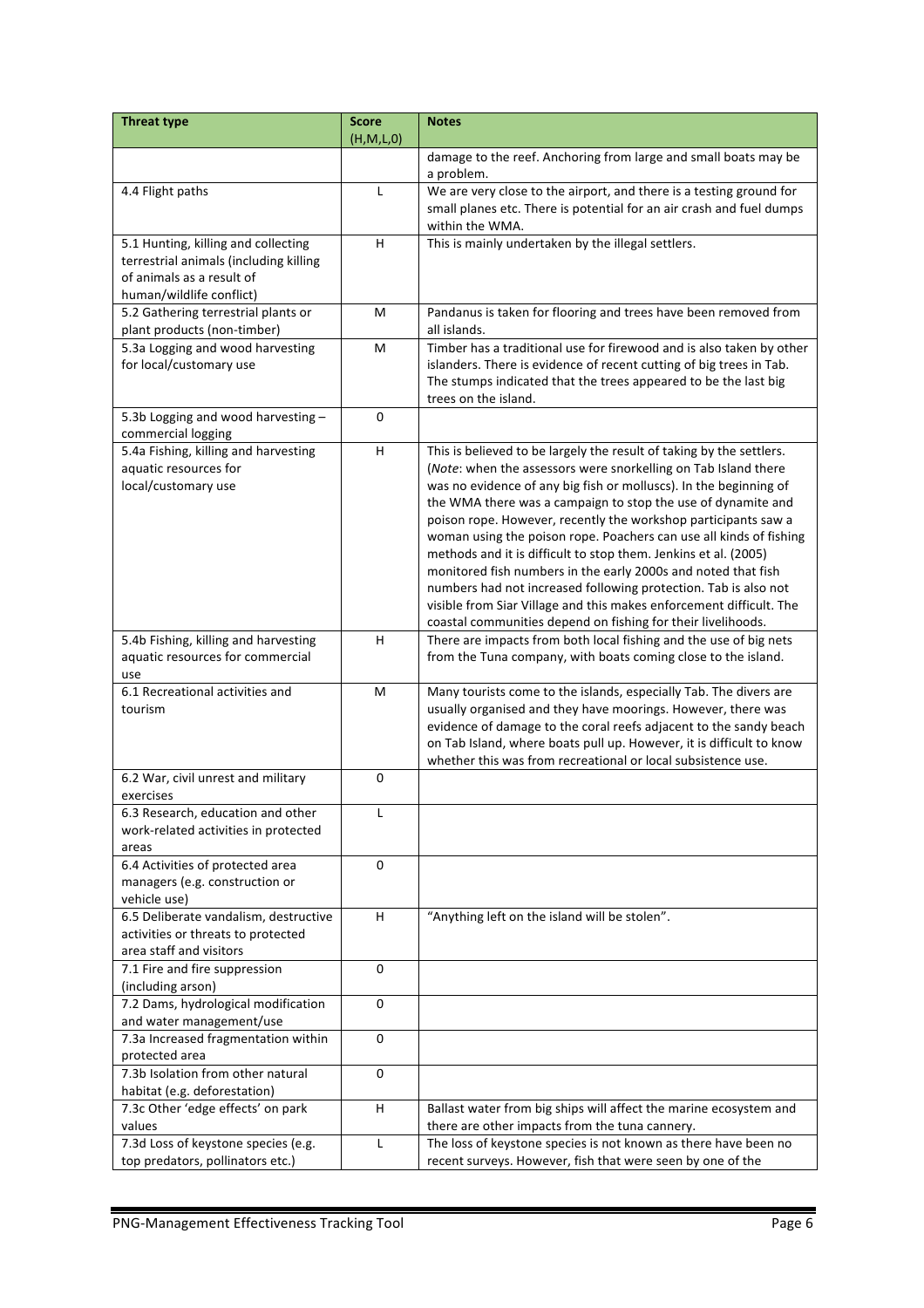| <b>Threat type</b>                                                       | <b>Score</b> | <b>Notes</b>                                                                 |
|--------------------------------------------------------------------------|--------------|------------------------------------------------------------------------------|
|                                                                          | (H,M,L,0)    |                                                                              |
|                                                                          |              | participants as a small boy are still there, although in smaller<br>numbers. |
| 8.1 Pest plants                                                          | 0            |                                                                              |
| 8.1a Pest animals                                                        | L            | Crown of thorns starfish is present on the reefs (although only a            |
|                                                                          |              | few have been seen).                                                         |
| 8.1b Diseases such as fungus or                                          | L            |                                                                              |
| viruses that make native plants or                                       |              |                                                                              |
| animals sick                                                             |              |                                                                              |
| 8.2 Introduced genetic material (e.g.<br>genetically modified organisms) | 0            |                                                                              |
| 9.1 Household sewage and urban                                           | H            | The illegal settlers have overwater toilets and the effluent and             |
| waste water                                                              |              | other waste directly enters the marine environment.                          |
| 9.1a Sewage and waste water from                                         | 0            |                                                                              |
| protected area facilities                                                |              |                                                                              |
| 9.2 Industrial, mining and military                                      | H            | The tuna cannery effluent is killing the reefs.                              |
| effluents                                                                |              |                                                                              |
| 9.3 Agricultural and forestry                                            | $\mathbf 0$  |                                                                              |
| effluents (e.g. excess fertilizers or                                    |              |                                                                              |
| pesticides)                                                              |              |                                                                              |
| 9.4 Garbage and solid waste                                              | H            | Rubbish is thrown into the marine environment from the illegal               |
|                                                                          |              | island settlements.                                                          |
| 9.5 Air-borne pollutants                                                 | L            | Bad odours from the tuna cannery can reach the WMA if the wind               |
|                                                                          |              | blows into the area.                                                         |
| 9.6 Excess energy (e.g. heat                                             | 0            |                                                                              |
| pollution, lights etc.)                                                  |              |                                                                              |
| 10.1 Volcanoes                                                           | L            | When the volcanoes erupt, dust comes to the island and it may                |
|                                                                          |              | impact on the reef.                                                          |
| 10.2 Earthquakes/Tsunamis                                                | L            | These may cause some impacts, although the last earthquake was               |
|                                                                          |              | in 1971.                                                                     |
| 10.3 Avalanches/Landslides                                               | 0            |                                                                              |
| 10.4 Erosion and siltation/                                              | 0            | There is only some natural movement of sand.                                 |
| deposition (e.g. shoreline or riverbed                                   |              |                                                                              |
| changes)<br>11.1 Habitat shifting and alteration                         | H            | Huge waves have destroyed the coral reefs and they are replaced              |
|                                                                          |              | by algae and seaweed.                                                        |
| 11.2 Droughts                                                            | H            | We have observed changing patterns in the weather, especially                |
|                                                                          |              | changes to the wet season (which may be much drier).                         |
| 11.3 Temperature extremes                                                | H            | We experience both higher and lower temperatures.                            |
|                                                                          |              |                                                                              |
| 11.4 Storms and flooding                                                 | H            | Storms are destroying the reefs as the waves are much stronger.              |
|                                                                          |              |                                                                              |
| 11.5 Coral bleaching                                                     | н            | The impact is less on Tab, but bleaching does occur in Madang                |
|                                                                          |              | Lagoon as a whole.                                                           |
| 11.6 Intrusion by saltwater into<br>gardens etc.                         | 0            |                                                                              |
| 11.7 Sea level rise                                                      | н            | We observe a rise in the sea level and it is causing some coastal            |
|                                                                          |              | erosion.                                                                     |
| Other (please explain)                                                   |              |                                                                              |
| 12.1 Loss of cultural links, traditional                                 | М            | Cultural practices must be passed from father to son. We observe             |
| knowledge and/or management                                              |              | that there has been some loss of traditional knowledge and                   |
| practices                                                                |              | management skills.                                                           |
| 12.2 Natural deterioration of                                            | н            | One of the sacred sites on the island is being affected by waves.            |
| important cultural site values                                           |              | The spray, big waves and salt are killing plants. Some will recover          |
|                                                                          |              | when the rain comes.                                                         |
| 12.3 Destruction of cultural heritage                                    | H            | New settlers are destroying some of our cultural sites.                      |
| buildings, gardens, sites etc.                                           |              |                                                                              |
| Other (please explain)                                                   |              |                                                                              |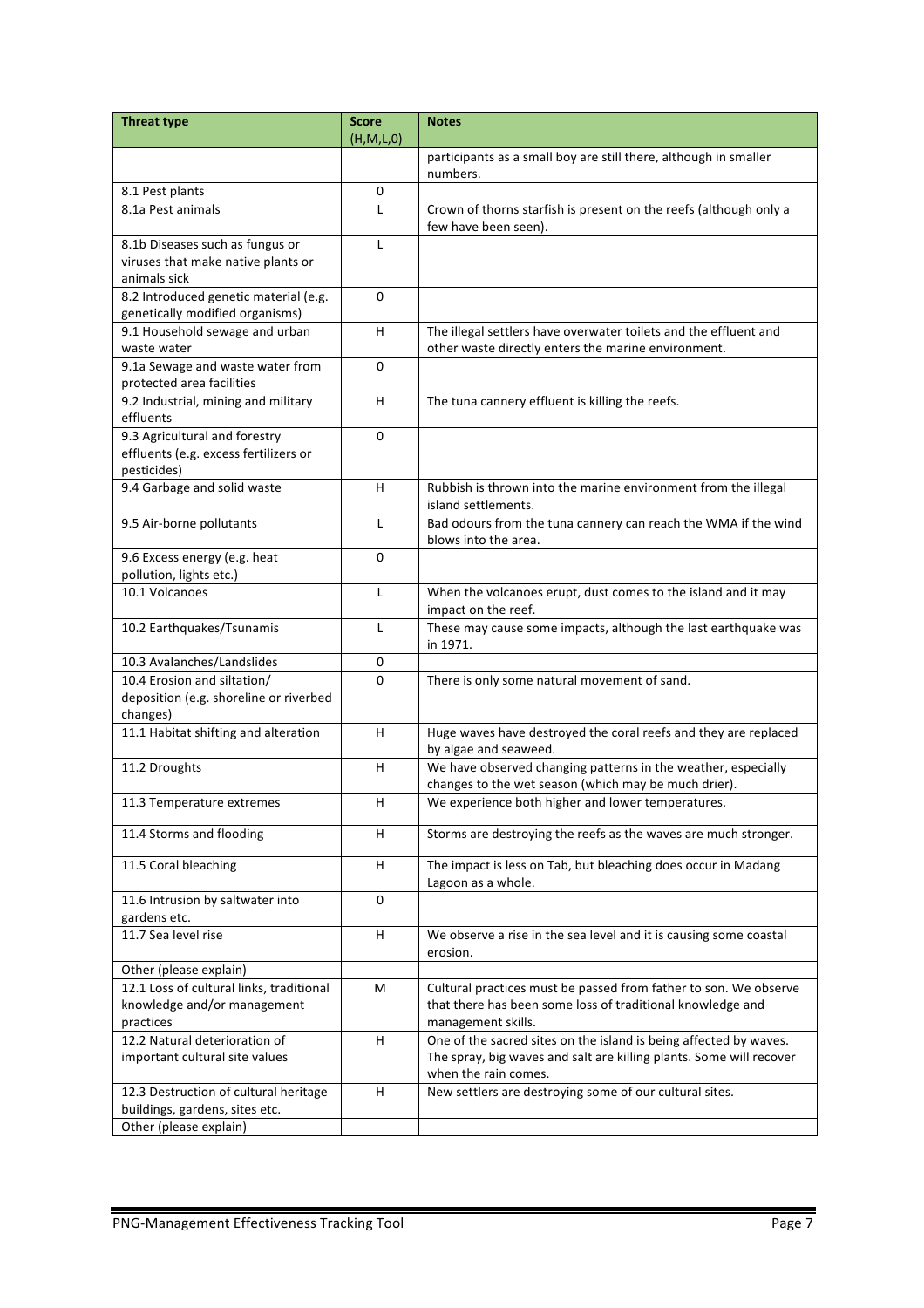|  |  | Table 5. Worst threats and ways forward |  |  |
|--|--|-----------------------------------------|--|--|
|--|--|-----------------------------------------|--|--|

| <b>Threat</b><br>No. | <b>Threat</b><br>(Most significant first)                                                                                | Threat number or name<br>(copy no. from Table 4) | Nature of the threat, impact and how to reduce<br>the impact.                                                                                                                                                                                                                                                                                                                                                                                                                                                                                                                                                             |
|----------------------|--------------------------------------------------------------------------------------------------------------------------|--------------------------------------------------|---------------------------------------------------------------------------------------------------------------------------------------------------------------------------------------------------------------------------------------------------------------------------------------------------------------------------------------------------------------------------------------------------------------------------------------------------------------------------------------------------------------------------------------------------------------------------------------------------------------------------|
| $\mathbf{1}$         | Setters on the islands                                                                                                   | 1.1, 1.1a, 5.1, 9.4                              | Settlers have illegally constructed houses on<br>Mazzaz and Paeowai Islands. Population numbers<br>are increasing (settlers and customary<br>landowners). This increases the loss of resources,<br>results in rubbish and human waste, and damages<br>our cultural sites. We need to enforce the WMA<br>laws identified in the Management Plan. The<br>councillors and Local Level Government should<br>check, monitor and enforce the laws. We believe<br>the settlers should be evicted and sent back to<br>their own lands. An eviction notice was issued by<br>the provincial government but nothing has<br>resulted. |
| $\overline{2}$       | Climate change<br>(habitat shifting, sea<br>level rise, coral<br>bleaching, drought,<br>temperature<br>extremes, storms) | 11.1, 11.2, 11.3, 11.4, 11.5, 11.7               | Impacts of storms, high tides, coral bleaching and<br>sea level rise.                                                                                                                                                                                                                                                                                                                                                                                                                                                                                                                                                     |
| $\overline{3}$       | Tourism/recreation<br>impact                                                                                             | 6.1                                              | Because of the beauty and location everyone (e.g.<br>people from town area) wants to visit Tab WMA<br>to fish and picnic. The biggest threats are from<br>human use, including spear guns, fishing nets,<br>boat anchorage, cutting of trees. We need to<br>introduce a fee to reduce numbers and get some<br>money back to assist with management. We also<br>need to update the Management Plan to have<br>relevant laws that can be enforced.                                                                                                                                                                          |
| 4                    | Industrial pollution<br>and development                                                                                  | 9.2, 1.2, 4.3                                    | Meet with the relevant stakeholders and develop<br>more effective laws to minimise the impact of<br>waste. 'The responsibility lies with the<br>environment department. They gazetted us and<br>then they are allowing the industries to kill us'.                                                                                                                                                                                                                                                                                                                                                                        |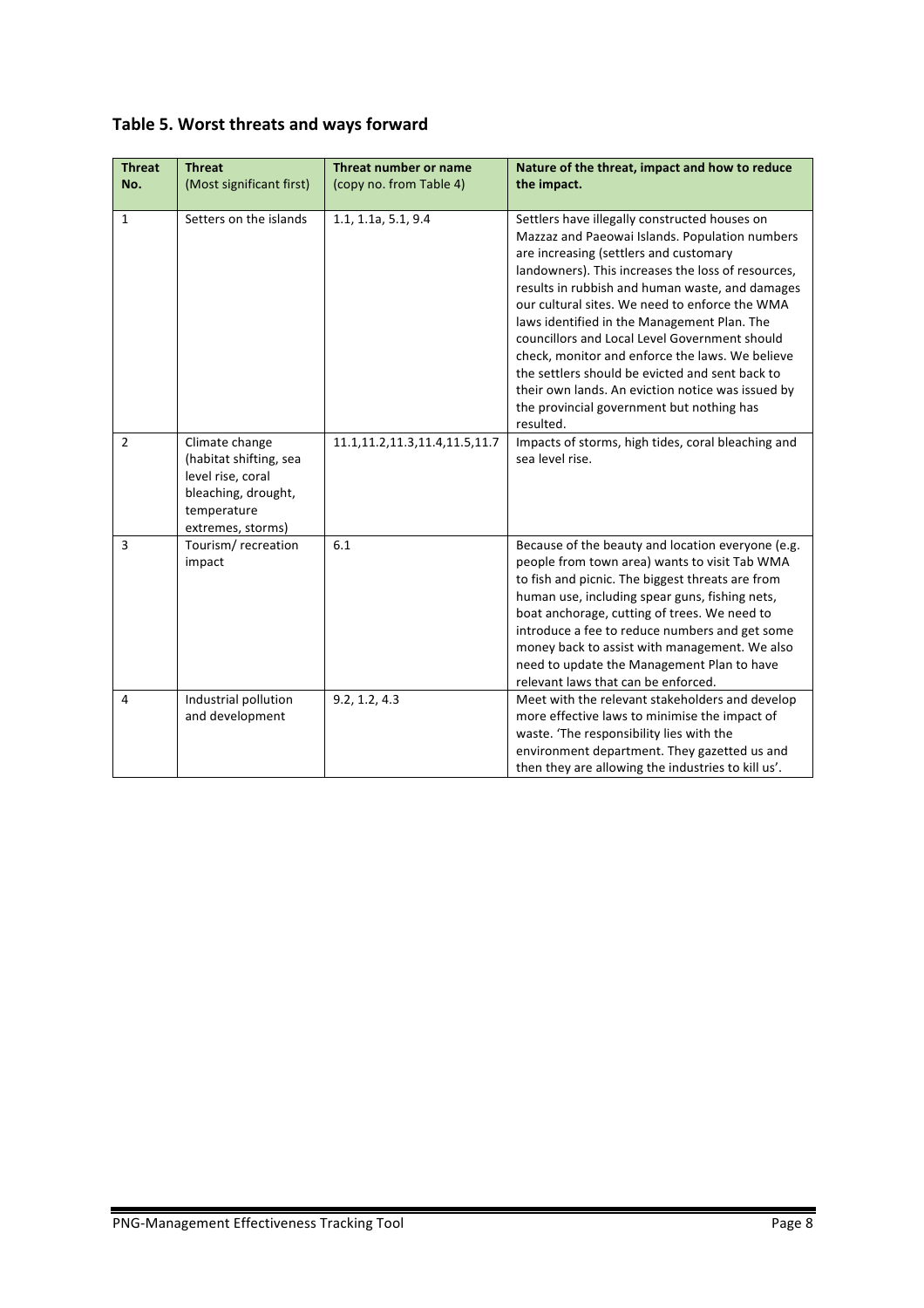## Part 4: What is the management like in the protected area?

| <b>Issue</b>                      | <b>Score</b><br>(0,1,2,3, NA) | <b>Comment</b>                                                                                                                                                                                                                                      | <b>Next steps</b>                                                                                                                                                                                                                                                                                                       |
|-----------------------------------|-------------------------------|-----------------------------------------------------------------------------------------------------------------------------------------------------------------------------------------------------------------------------------------------------|-------------------------------------------------------------------------------------------------------------------------------------------------------------------------------------------------------------------------------------------------------------------------------------------------------------------------|
| 1a. Legal status                  | 3                             | Formally gazetted in 2006.                                                                                                                                                                                                                          |                                                                                                                                                                                                                                                                                                                         |
| 1b. Legal status                  |                               |                                                                                                                                                                                                                                                     |                                                                                                                                                                                                                                                                                                                         |
| 2a. Protected area<br>regulations | $\overline{2}$                | Zoning in the WMA controls where<br>and when people can fish and<br>there are traditional rules about<br>how to fish (e.g. no dynamite or<br>poison rope). However, new<br>settlers and some customary<br>landowners do not implement the<br>rules. | Regulations must be enforced by all<br>stakeholders and this requires<br>investment in relevant equipment.                                                                                                                                                                                                              |
| 2b. Protected area<br>regulations |                               |                                                                                                                                                                                                                                                     |                                                                                                                                                                                                                                                                                                                         |
| 3. Law enforcement                | $\mathbf{1}$                  | It is difficult to enforce the law<br>without a boat and the necessary<br>capacity and skills. People come at<br>night to steal fish and other<br>resources and it is difficult to stop<br>them.                                                    | Regulations must be enforced by all<br>stakeholders. Training (e.g. from<br>the Local Level Government) s<br>needed to build capacity in the<br>customary landowners to enable<br>them to better manage their<br>resources.                                                                                             |
| 4. Protected area objectives      | $\overline{2}$                | There is a Management Committee<br>and they try to manage according<br>to their Management Plan, but<br>there are no resources. People live<br>on the mainland and are too far<br>from their WMA to manage it fully.                                | There needs to be cooperation<br>among all the stakeholders - local<br>community, fishers, local level<br>government and the Madang<br>Lagoon Association. We need to<br>consider having a consolidated<br>office for the whole Madang<br>Lagoon Association with patrols<br>coordinated across the WMAs and<br>Lagoon. |
| 5. Protected area design          | 3                             | The size of the WMA has been<br>increased beyond the original<br>boundary to include the<br>surrounding reefs.                                                                                                                                      |                                                                                                                                                                                                                                                                                                                         |
| 6. Protected area<br>boundaries   | $\overline{2}$                | The boundaries are not marked<br>and the CEPA maps appear to be<br>inaccurate.                                                                                                                                                                      | Need to promote awareness of the<br>boundaries and rules among the<br>surrounding communities. We<br>need support for travel to and<br>within the WMA.                                                                                                                                                                  |
| 7. Management plan                | $\mathbf{1}$                  | The Management Plan was<br>prepared in 2002.                                                                                                                                                                                                        | Resources are needed for<br>implementation and also review<br>and updating of the Plan.                                                                                                                                                                                                                                 |
| 7a. Planning process              | $\mathbf{1}$                  | The customary landowners have<br>input into management planning.                                                                                                                                                                                    | Seek resources to assist the<br>landowners to review the<br>Management Plan.                                                                                                                                                                                                                                            |
| 7b. Planning process              | 0                             | There has been no regular review<br>of the plan. The original plan<br>remains in place, although with<br>little implementation.                                                                                                                     | Seek assistance to establish a<br>review of the Management Plan.                                                                                                                                                                                                                                                        |
| 7c. Planning process              | $\mathbf{1}$                  | Monitoring results have influenced<br>management in the past. There is<br>currently no monitoring being<br>undertaken.                                                                                                                              |                                                                                                                                                                                                                                                                                                                         |

## **Table 6. Management effectiveness scores, comments, next steps**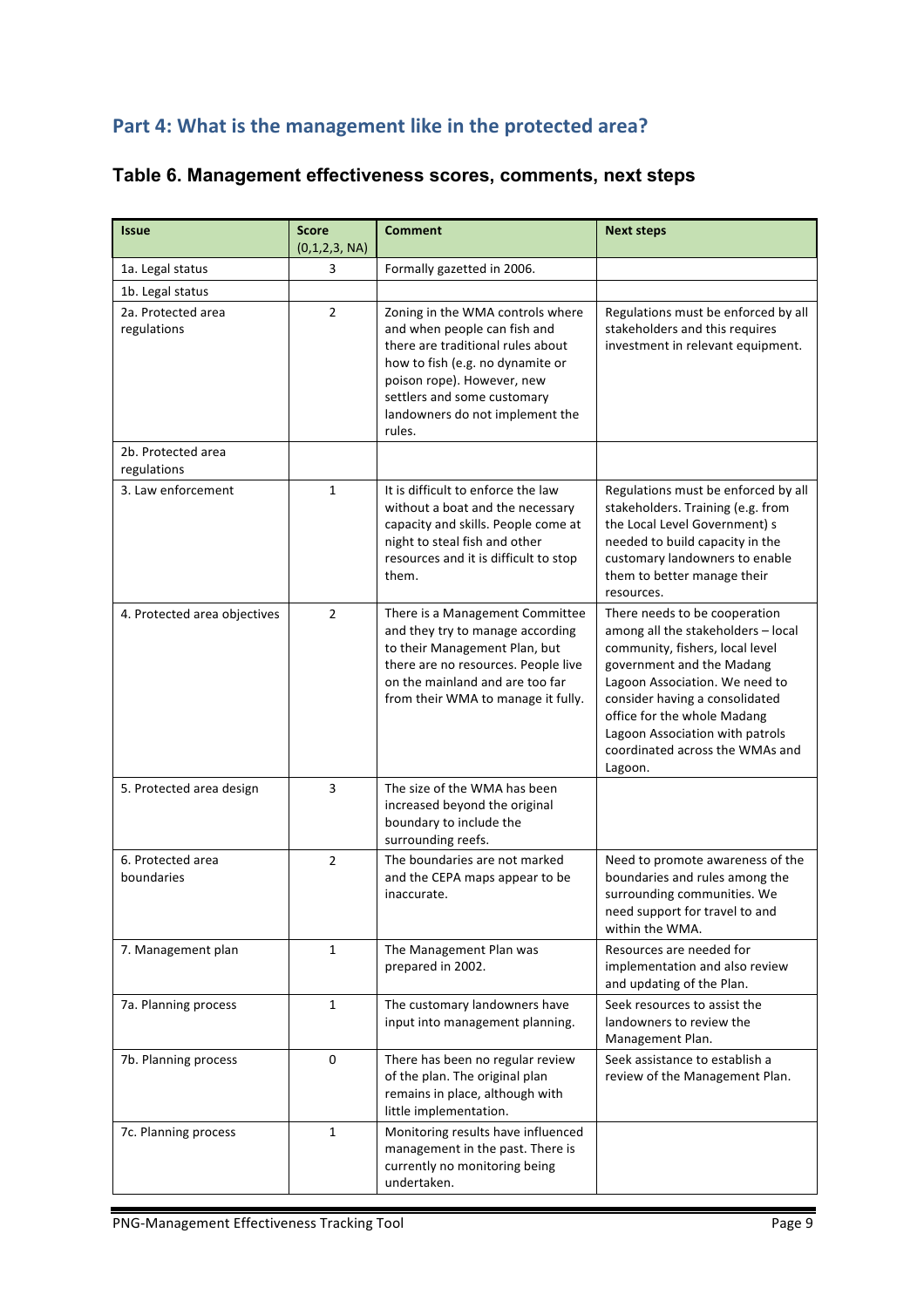| <b>Issue</b>                                       | <b>Score</b><br>(0,1,2,3, NA) | <b>Comment</b>                                                                                                                                                                                                                                                           | <b>Next steps</b>                                                                                                                                                                                     |
|----------------------------------------------------|-------------------------------|--------------------------------------------------------------------------------------------------------------------------------------------------------------------------------------------------------------------------------------------------------------------------|-------------------------------------------------------------------------------------------------------------------------------------------------------------------------------------------------------|
| 8. Regular work plan                               | 0                             |                                                                                                                                                                                                                                                                          | Financial assistance is needed to<br>develop and fund a regular work<br>plan.                                                                                                                         |
| 9. Resource inventory                              | $\overline{2}$                | A resource inventory was<br>completed, but it is now out of<br>date.                                                                                                                                                                                                     | Monitoring of the current situation<br>is needed to update the existing<br>information e.g. on species<br>presence and abundance.                                                                     |
| 10. Protection systems                             | $\mathbf 0$                   |                                                                                                                                                                                                                                                                          | A boat and patrols are critical to<br>improve management outcomes.                                                                                                                                    |
| 11. Research and<br>monitoring                     | $\mathbf 0$                   | The committee did some<br>monitoring of fish stocks and<br>seagrass using transects across the<br>reefs. Research programs were<br>active but have all ceased. All the<br>equipment and information was<br>taken by the researchers.                                     | The community has the skills (e.g.<br>certified divers and monitoring<br>skills) to continue the transect-<br>monitoring program, but there is<br>no equipment. Volunteers could<br>assist with this. |
| 12. Resource management                            | $\Omega$                      | Very few activities are being<br>undertaken.                                                                                                                                                                                                                             | Work collaboratively with the<br>Madang Lagoon Association to<br>establish a coordinated resource<br>management program.                                                                              |
| 13a. Staff numbers                                 | 0                             | No people are employed to work in<br>the WMA.                                                                                                                                                                                                                            |                                                                                                                                                                                                       |
| 13b. Other people working<br>on the protected area | $\overline{2}$                | The Management Committee used<br>to meet monthly but now does not<br>meet formally. People individually<br>take responsibility. Most of the<br>committee members have gone<br>away.                                                                                      | We would improve our outcomes if<br>more people were active in the<br>WMA.                                                                                                                            |
| 14. Training and skills                            | $\overline{2}$                | There has been training of the<br>community through WWF<br>especially and other research<br>programs                                                                                                                                                                     |                                                                                                                                                                                                       |
| 15. Current budget                                 | 0                             |                                                                                                                                                                                                                                                                          |                                                                                                                                                                                                       |
| 16. Security of budget                             | $\mathbf 0$                   |                                                                                                                                                                                                                                                                          |                                                                                                                                                                                                       |
| 17. Management of budget                           | ΝA                            |                                                                                                                                                                                                                                                                          |                                                                                                                                                                                                       |
| 18. Equipment                                      | 0                             | No equipment except a few<br>snorkels, garden tools and transect<br>lines (personal equipment).                                                                                                                                                                          | Equipment is needed to gather<br>data and improve enforcement.                                                                                                                                        |
| 19. Maintenance of<br>equipment                    | ΝA                            |                                                                                                                                                                                                                                                                          |                                                                                                                                                                                                       |
| 20. Education and<br>awareness                     | $\mathbf 0$                   | No programs are in place. In the<br>past, we worked with the primary<br>school and it was very successful.                                                                                                                                                               | Greater effort is needed to improve<br>educational awareness. This may<br>be done with the ward councils.                                                                                             |
| 21. Planning for land use or<br>marine activities  | $\mathbf 0$                   | Local people as resource owners<br>are left out of consultations in<br>relation to big development<br>projects.                                                                                                                                                          | Consultation processes need to<br>include customary landowners and<br>relevant matters must be taken to<br>court.                                                                                     |
| 22. State and commercial<br>neighbours             | 0                             | There is little consultation with<br>State and commercial interests e.g.<br>the PMIZ did not contact our WMA.<br>We held a meeting and protested<br>against the project to the provincial<br>government. However, the PMIZ<br>project plan has been agreed to<br>anyway. | Improve consultation with state<br>and commercial neighbours to<br>ensure that the interests of the<br>WMA are included in decision<br>making.                                                        |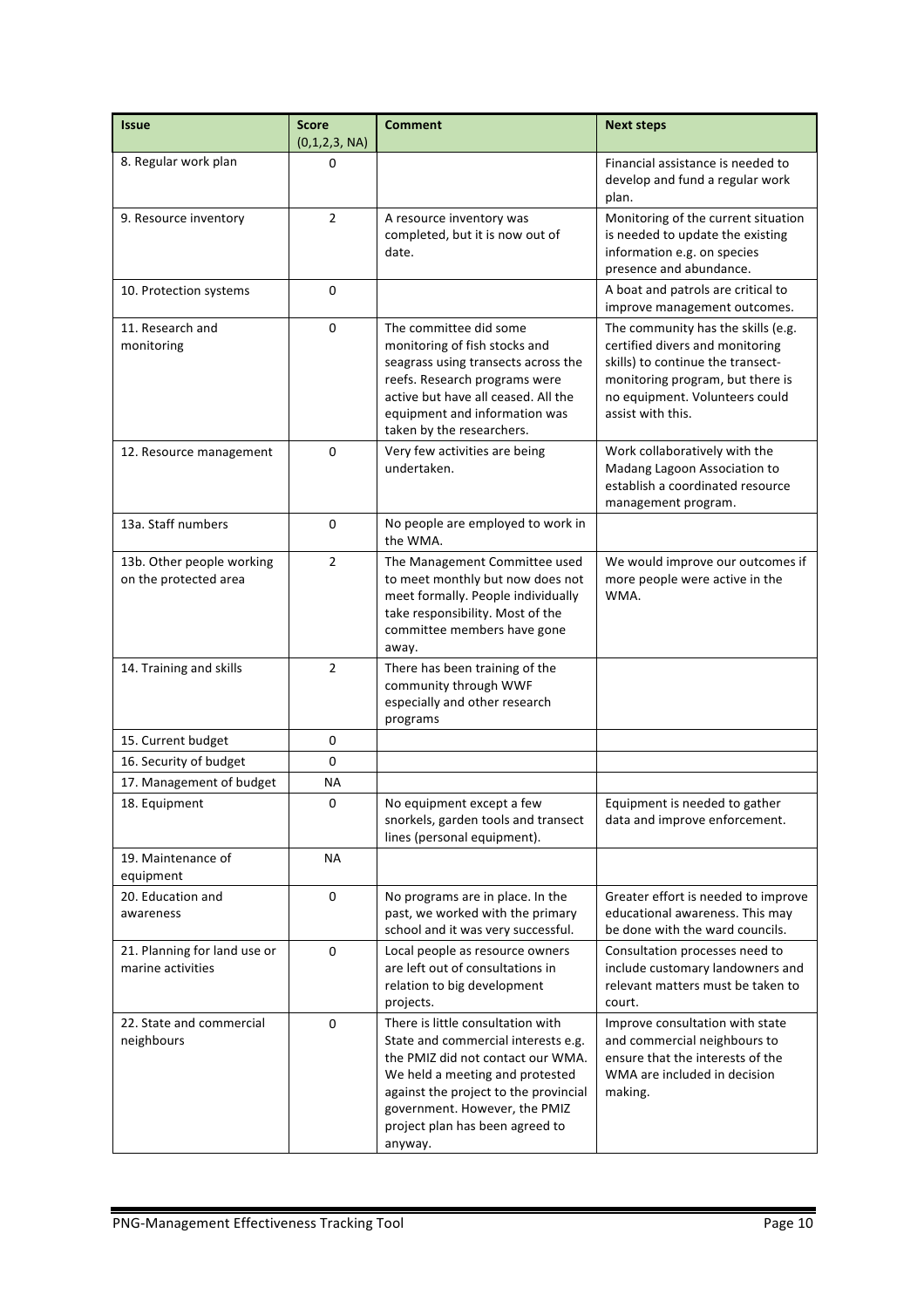| <b>Issue</b>                                          | <b>Score</b><br>(0,1,2,3, NA) | <b>Comment</b>                                                                                                           | <b>Next steps</b>                                                                                                          |
|-------------------------------------------------------|-------------------------------|--------------------------------------------------------------------------------------------------------------------------|----------------------------------------------------------------------------------------------------------------------------|
| 23. Indigenous people/<br><b>Customary landowners</b> | 3                             | The WMA is managed and owned<br>by the customary land owners and<br>they are involved in decision<br>making.             | Reconvene relevant management<br>planning processes.                                                                       |
| 24a. Impact on<br>communities                         | $\Omega$                      | There is little communication and<br>trust between the customary<br>landowners and other stakeholders<br>including CEPA. | Clear guidelines are needed to<br>improve communication among<br>stakeholders.                                             |
| 24b. Impact on<br>communities                         | $\Omega$                      | There are not current programs to<br>improve landowners' welfare.                                                        |                                                                                                                            |
| 24c. Impact on<br>communities                         | 1                             | The customary landowners support<br>the WMA.                                                                             |                                                                                                                            |
| 25. Economic benefit                                  | $\mathbf{1}$                  | Potential economic benefits are<br>recognised (e.g. tourism and<br>fishing).                                             | Ecotourism development is<br>needed. It must be properly<br>organised tourism so that the locals<br>can benefit equitably. |
| 26. Monitoring and<br>evaluation                      | $\Omega$                      |                                                                                                                          |                                                                                                                            |
| 27. Visitor facilities                                | 0                             |                                                                                                                          |                                                                                                                            |
| 28. Commercial tourism<br>operators                   | $\overline{2}$                | There is some talk between the<br>WMA and tourism operators.                                                             |                                                                                                                            |
| 29. Fees                                              | $\Omega$                      | Fines theoretically could be<br>applied, but there is no equipment<br>or mechanism to undertake this.                    |                                                                                                                            |
| 30. Condition of values                               | $\mathbf{1}$                  | Some values are being severely<br>degraded (e.g. reefs, loss of fish,<br>island vegetation).                             |                                                                                                                            |
| 30a.Condition of values                               | $\mathbf{1}$                  | Formal monitoring has been<br>conducted in the past.                                                                     |                                                                                                                            |
| 30b. Condition of values                              | 0                             | There are no specific management<br>plans to address the threats to the<br>WMA.                                          |                                                                                                                            |
| 30c. Condition of values                              | $\Omega$                      | There are no routine management<br>activities.                                                                           |                                                                                                                            |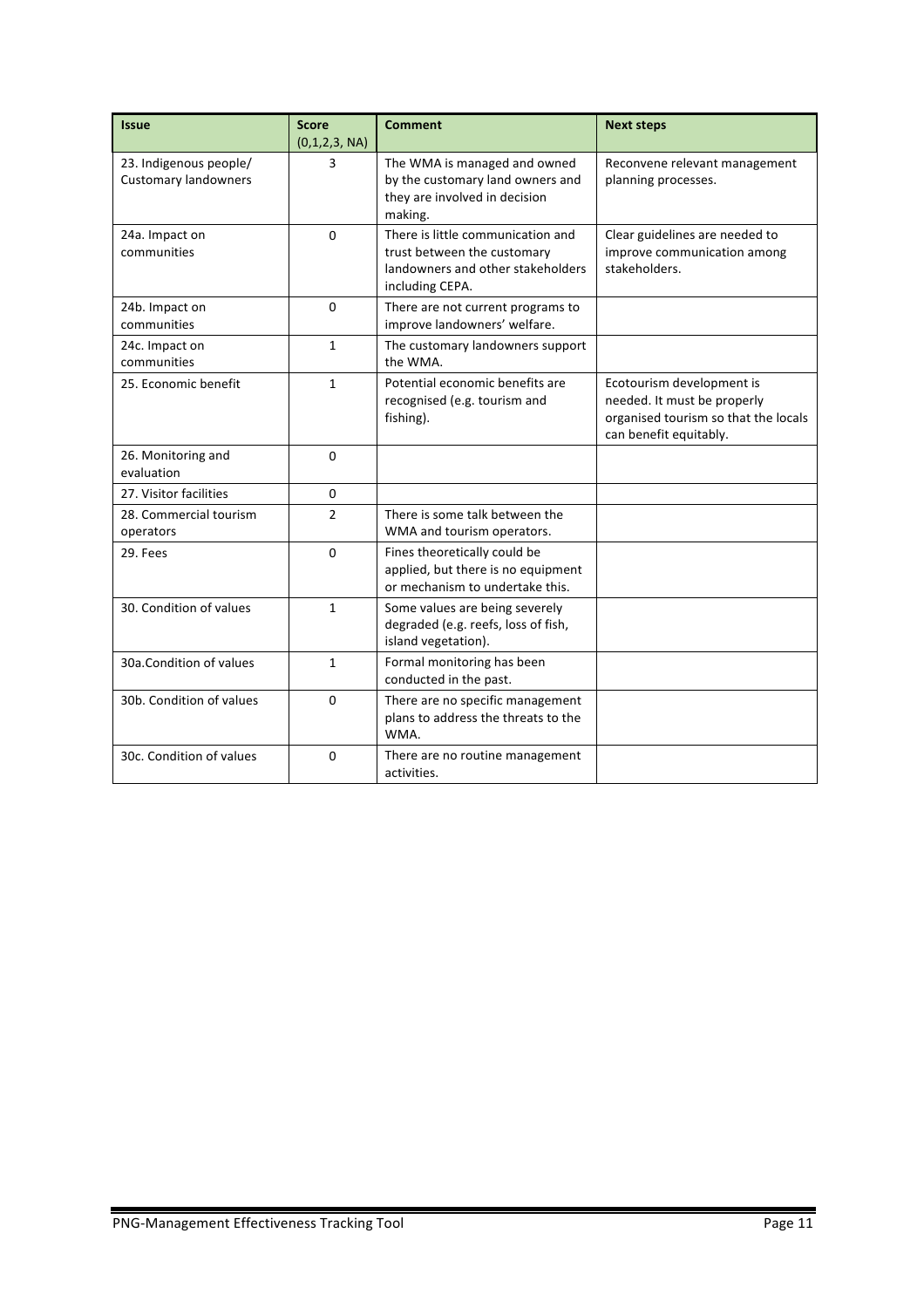# **Part 5: Condition and trends of protected area values**

| <b>Key value</b><br>(from Table 2)                                                        | <b>Condition</b><br><b>Score</b><br>(VG, G, F, P, DK) | <b>Trend</b><br><b>Score</b><br>(I, S, D, DK) | <b>Information source and justification for Assessment</b><br>and HOW the condition can be IMPROVED                                                                                                                                                                                                                                                                                                                                                                                                      |
|-------------------------------------------------------------------------------------------|-------------------------------------------------------|-----------------------------------------------|----------------------------------------------------------------------------------------------------------------------------------------------------------------------------------------------------------------------------------------------------------------------------------------------------------------------------------------------------------------------------------------------------------------------------------------------------------------------------------------------------------|
| Fish diversity                                                                            | Fair                                                  | D                                             | Had increased when the WMA was made, now going<br>down. There is overfishing, wrong methods - the<br>diversity of fish must be protected                                                                                                                                                                                                                                                                                                                                                                 |
| Coral reefs                                                                               | Fair                                                  | S                                             | Needs action to increase                                                                                                                                                                                                                                                                                                                                                                                                                                                                                 |
| Island plants and animals<br>(pandanus forest,<br>wildfowl [megapode],<br>brown monitors) | Good                                                  | S                                             | Tab Island has a pandanus forest, but much vegetation<br>has been cleared on the islands which are settled.<br>There was evidence of pandanus trees being cut on<br>Tab Island (for firewood and building). The damage<br>was considered minimal and could be recovered, with<br>effective monitoring. A comparison of 2009 and 2012<br>imagery showed a change from an intact canopy to<br>several large gaps in the canopy presumably as a result<br>of clearing (for firewood and building material). |
| Abundance of dolphins<br>and some dugong                                                  | Good                                                  | S                                             | Dolphins were always present on the reef. As there has<br>been no monitoring their status is unknown. It is<br>thought that some get killed in fishing nets. Dugong<br>are still present.                                                                                                                                                                                                                                                                                                                |
| Culture of the community                                                                  | Fair                                                  | S                                             | Currently most people from outside have no respect<br>for our culture. They don't care. Maybe we need to do<br>more awareness raising with people. There are outside<br>influences that affect our culture. The local language<br>(Tok Place) is declining and most people speak in Tok<br>Pisin. However, the traditional culture is still strong.                                                                                                                                                      |

#### **Table 7. Values, condition and trend**

#### **Table 8. Recommendations and ways forward**

| Reinstate and reactivate the<br>management committee $-$ get it<br>working again with work plans.<br>Work in cooperation with<br>community and with neighbours<br>to enforce our laws. | Get support from the government<br>and stakeholders to implement<br>monitoring and resource<br>management. Need signed document<br>of support from the government.<br>Need local level government to act to | We need some small amount of funding<br>from CEPA directly to the WMA. Without<br>this they cannot do much - this is the<br>stumbling block. We can reactivate<br>ourselves and try to stand up, but we will<br>fall down. This can promote conservation |
|----------------------------------------------------------------------------------------------------------------------------------------------------------------------------------------|-------------------------------------------------------------------------------------------------------------------------------------------------------------------------------------------------------------|----------------------------------------------------------------------------------------------------------------------------------------------------------------------------------------------------------------------------------------------------------|
|                                                                                                                                                                                        | remove the illegal settlers.                                                                                                                                                                                | and promote tourism.                                                                                                                                                                                                                                     |